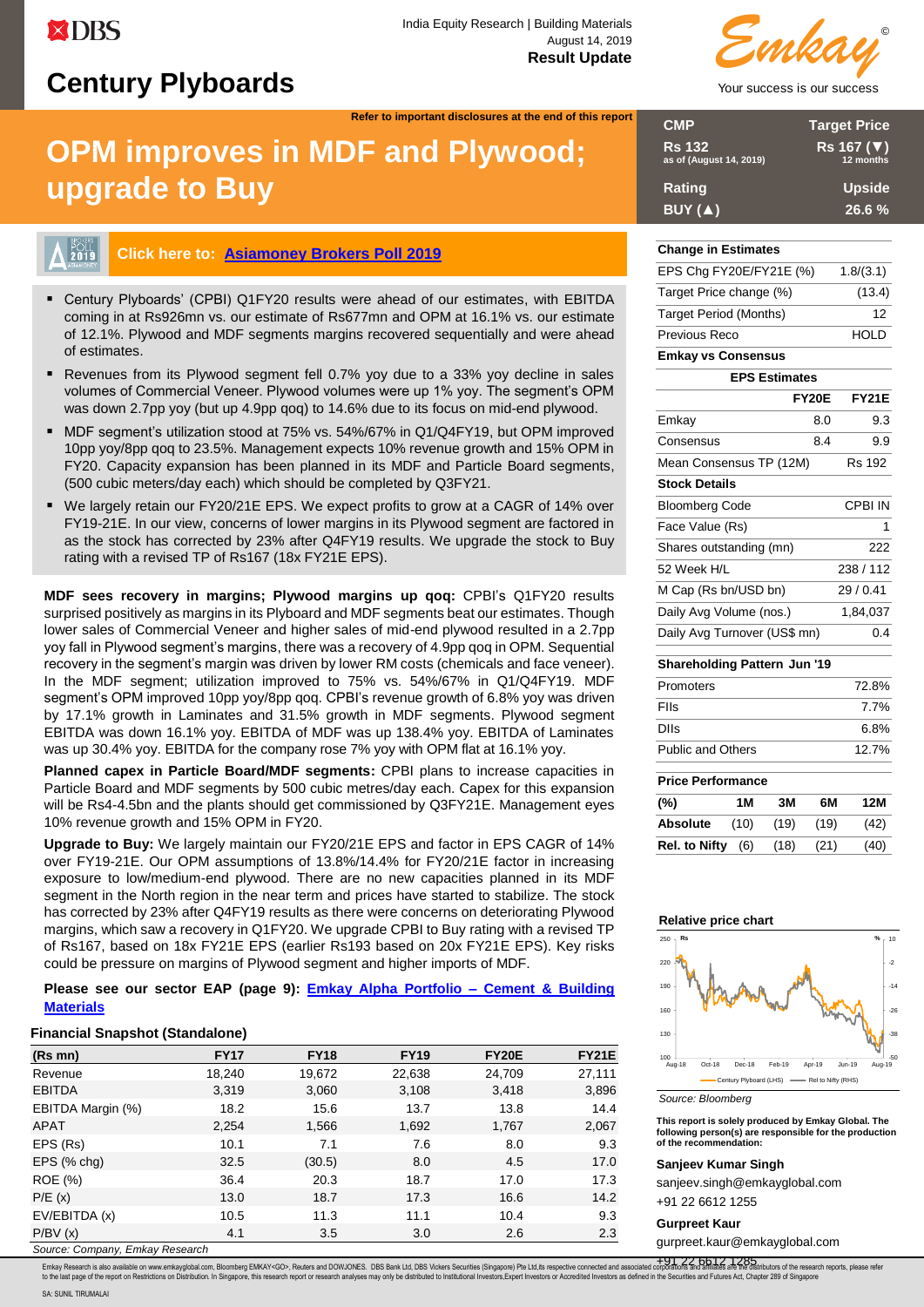# **Exhibit 1: Actual vs. Estimates (Q1FY20)**

| (in Rs mn)     | <b>Actual</b> | <b>Estimate</b> |           |       | % variation      | <b>Comment</b>                                       |  |
|----------------|---------------|-----------------|-----------|-------|------------------|------------------------------------------------------|--|
|                |               | Emkav           | Consensus | Emkay | <b>Consensus</b> |                                                      |  |
| Sales          | 5,737         | 5.574           | 5,737     | 3%    | $0\%$            | Impact of higher revenues in the Plywood segment     |  |
| <b>EBITDA</b>  | 926           | 677             | 749       | 37%   | 24%              | Impact of higher margins in MDF and Plywood segments |  |
| EBITDA, margin | 16.1%         | 12.1%           | 13.1%     | 400   | 309              |                                                      |  |
| <b>PAT</b>     | 481           | 334             | 378       | 44%   | 27%              | Impact of higher operating profit                    |  |

*Source: Company, Emkay Research, Bloomberg*

#### **Exhibit 2: Quarterly results**

| (Y/E Mar, Rs mn)           | Q1FY19      | Q2FY19              | Q3FY19         | Q4FY19      | Q1FY20      | YoY (%) | QoQ (%) |
|----------------------------|-------------|---------------------|----------------|-------------|-------------|---------|---------|
| Net Sales                  | 5,373       | 5,644               | 5,789          | 5,832       | 5,737       | 6.8     | $-1.6$  |
| Expenditure                | 4,507       | 4,902               | 5,030          | 5,196       | 4,811       | 6.7     | $-7.4$  |
| as % of sales              | 83.9        | 86.8                | 86.9           | 89.1        | 83.9        |         |         |
| Consumption of RM          | 2,239       | 2,327               | 2,444          | 2,351       | 2,327       | 3.9     | $-1.0$  |
| as % of sales              | 41.7        | 41.2                | 42.2           | 40.3        | 40.6        |         |         |
| <b>Employee Cost</b>       | 790         | 840                 | 810            | 837         | 845         | 6.9     | 1.0     |
| as % of sales              | 14.7        | 14.9                | 14.0           | 14.3        | 14.7        |         |         |
| Purchase of finished goods | 515         | 618                 | 644            | 678         | 594         | 15.4    | $-12.3$ |
| as % of sales              | 9.6         | 10.9                | 11.1           | 11.6        | 10.4        |         |         |
| Others cost                | 963         | 1,117               | 1,132          | 1,330       | 1,045       | 8.5     | $-21.4$ |
| as % of sales              | 17.9        | 19.8                | 19.6           | 22.8        | 18.2        |         |         |
| Loss on forex              | $\mathbf 0$ | $\mathbf 0$         | $\overline{0}$ | $\mathbf 0$ | $\mathbf 0$ |         |         |
| as % of sales              | $0.0\,$     | $0.0\,$             | $0.0\,$        | $0.0\,$     | $0.0\,$     |         |         |
| <b>EBITDA</b>              | 865         | 742                 | 759            | 637         | 926         | 7.0     | 45.5    |
| Depreciation               | 108         | 113                 | 136            | 143         | 169         | 56.4    | 18.4    |
| <b>EBIT</b>                | 757         | 630                 | 623            | 494         | 757         | 0.0     | 53.3    |
| Other Income               | 6           | 10                  | 16             | 29          | 11          | 96.9    | $-60.8$ |
| Interest                   | 134         | 155                 | 62             | 94          | 90          | $-33.4$ | $-4.5$  |
| PBT                        | 628         | 485                 | 577            | 429         | 679         | 8.0     | 58.2    |
| <b>Total Tax</b>           | 175         | 106                 | 162            | 87          | 197         | 12.9    | 126.0   |
| <b>Adjusted PAT</b>        | 454         | 378                 | 414            | 342         | 481         | 6.1     | 40.9    |
| Extra ordinary items       | $\mathbf 0$ | $\mathsf{O}\xspace$ | $\mathbf 0$    | $\mathbf 0$ | $\mathbf 0$ |         |         |
| <b>Reported PAT</b>        | 454         | 378                 | 414            | 342         | 481         | 6.1     | 40.9    |
| <b>Adjusted EPS</b>        | 2.0         | 1.7                 | 1.9            | 1.5         | 2.2         | 6.1     | 40.9    |
|                            |             |                     |                |             |             |         |         |
| Margins (%)                |             |                     |                |             |             | (bps)   | (bps)   |
| <b>EBIDTA</b>              | 16.1        | 13.2                | 13.1           | 10.9        | 16.1        | 4       | 523     |
| <b>EBIT</b>                | 14.1        | 11.2                | 10.8           | 8.5         | 13.2        | $-90$   | 473     |
| EBT                        | 11.7        | 8.6                 | 10.0           | 7.4         | 11.8        | 13      | 448     |
| PAT                        | 8.4         | 6.7                 | 7.2            | 5.9         | 8.4         | $-5$    | 253     |
| <b>Effective Tax rate</b>  | 27.8        | 22.0                | 28.2           | 20.4        | 29.1        | 127     | 872     |

*Source: Company, Emkay Research*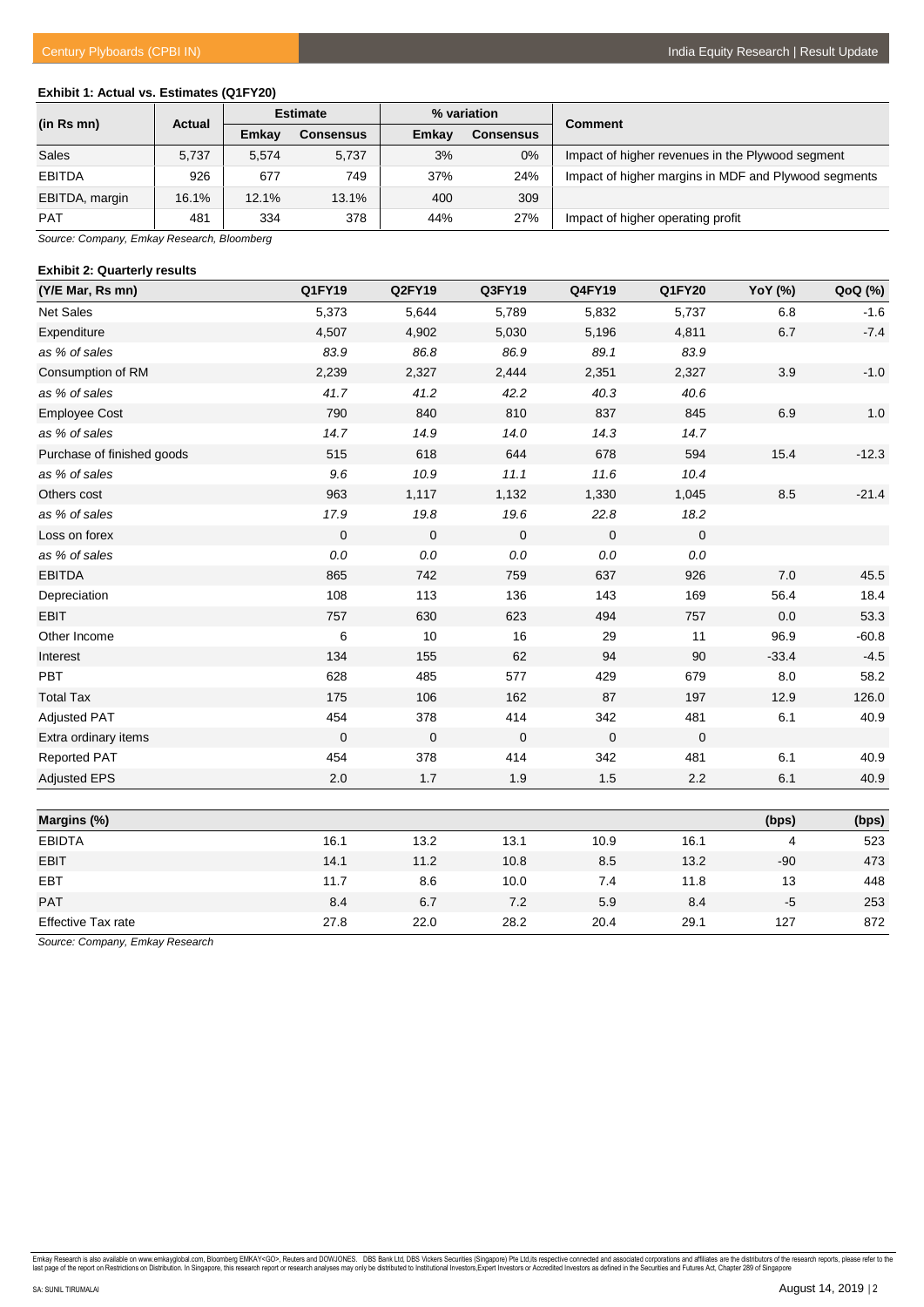# **Exhibit 3: Segmental performance (Y/E Mar, Rs mn) Q1FY19 Q2FY19 Q3FY19 Q4FY19 Q1FY20 YoY (%) QoQ (%) Net Sales 5,378 5,653 5,799 5,840 5,746 6.8 (1.6)** Plywood 3,179 3,224 3,143 3,235 3,157 (0.7) (2.4) Laminates 915 1,106 1,138 1,231 1,071 17.1 (13.0) MDF 699 612 882 760 919 31.5 20.9 Particle Board 182 286 265 241 249 36.5 3.2 Logistics 304 264 250 219 225 (26.0) 2.7 Others 99 160 121 154 125 25.9 (18.6) **EBITDA 896 774 758 666 942 5.1 41.4** Plywood 549 500 380 315 461 (16.1) 46.1 Laminates 86 88 102 110 113 30.4 2.5 MDF 90 36 141 116 216 138.4 85.1 Particle Board 49 54 55 61 68 40.6 11.4 Logistics 122 89 72 52 77 (37.0) 47.3 Others 0 7 8 11 8 1,950.0 (28.1) **EBITDA Margins (%) 16.7 13.7 13.1 11.4 16.4 (27) 499** Plywood 17.3 15.5 12.1 9.7 14.6 (268) 485 Laminates 9.4 8.0 9.0 8.9 10.5 108 159 01 12.9 12.9 15.9 15.3 23.5 1,052 814 15.3 1052 814 Particle Board 26.6 18.9 20.8 25.4 27.4 80 203 Logistics 40.0 33.6 28.8 23.7 34.1 (591) 1,031 Others 0.4 4.5 6.9 7.4 6.6 615 (86) **EBIT 906 755 815 732 1,063 17.3 45.3** Plywood 554 524 385 365 470 (15.1) 28.7 Laminates 78 75 89 96 96 23.0 0.4 MDF 46.6 -4.7 95.1 63.0 169.1 262.6 168.4 Particle Board 38 44 45 50 56 44.7 10.7 Logistics 103 71 54 32 39 (62.0) 21.0 Others 86 46 148 125 233 172.2 86.7 **EBIT Margins (%) 16.8 13.4 14.1 12.5 18.5 165.6 597.3** Plywood 17.4 16.3 12.3 11.3 14.9 -253.8 359.5 Laminates 8.5 6.8 7.8 7.8 9.0 42.9 119.3 MDF 6.7 -0.8 10.8 8.3 18.4 1,173.5 1,011.7 Particle Board 21.1 15.3 16.8 20.9 22.4 126.9 150.9 Logistics 33.9 26.8 21.5 14.8 17.4 -1,650.6 263.0 Others 86.1 28.9 122.3 81.1 186.1 n/m n/m

*Source: Company, Emkay Research*

#### **Exhibit 4: Change in estimates**

|                     |                | <b>FY20E</b>   |          |                |                |          |
|---------------------|----------------|----------------|----------|----------------|----------------|----------|
| Particulars (Rs mn) | <b>Earlier</b> | <b>Revised</b> | % change | <b>Earlier</b> | <b>Revised</b> | % change |
| Revenues            | 24.251         | 24.709         | 1.9%     | 26.450         | 27.111         | 2.5%     |
| <b>EBITDA</b>       | 3.425          | 3.418          | $-0.2%$  | 3.843          | 3,896          | 1.4%     |
| EBITDA margins, %   | 14.1%          | 13.8%          | (29)     | 14.5%          | 14.4%          | (16)     |
| Net profits         | 1.834          | 1.867          | 1.8%     | 2.133          | 2,067          | $-3.1%$  |
| <b>EPS</b>          | 8.2            | 8.4            | 1.8%     | 9.6            | 9.3            | $-3.1%$  |

*Source: Company, Emkay Research*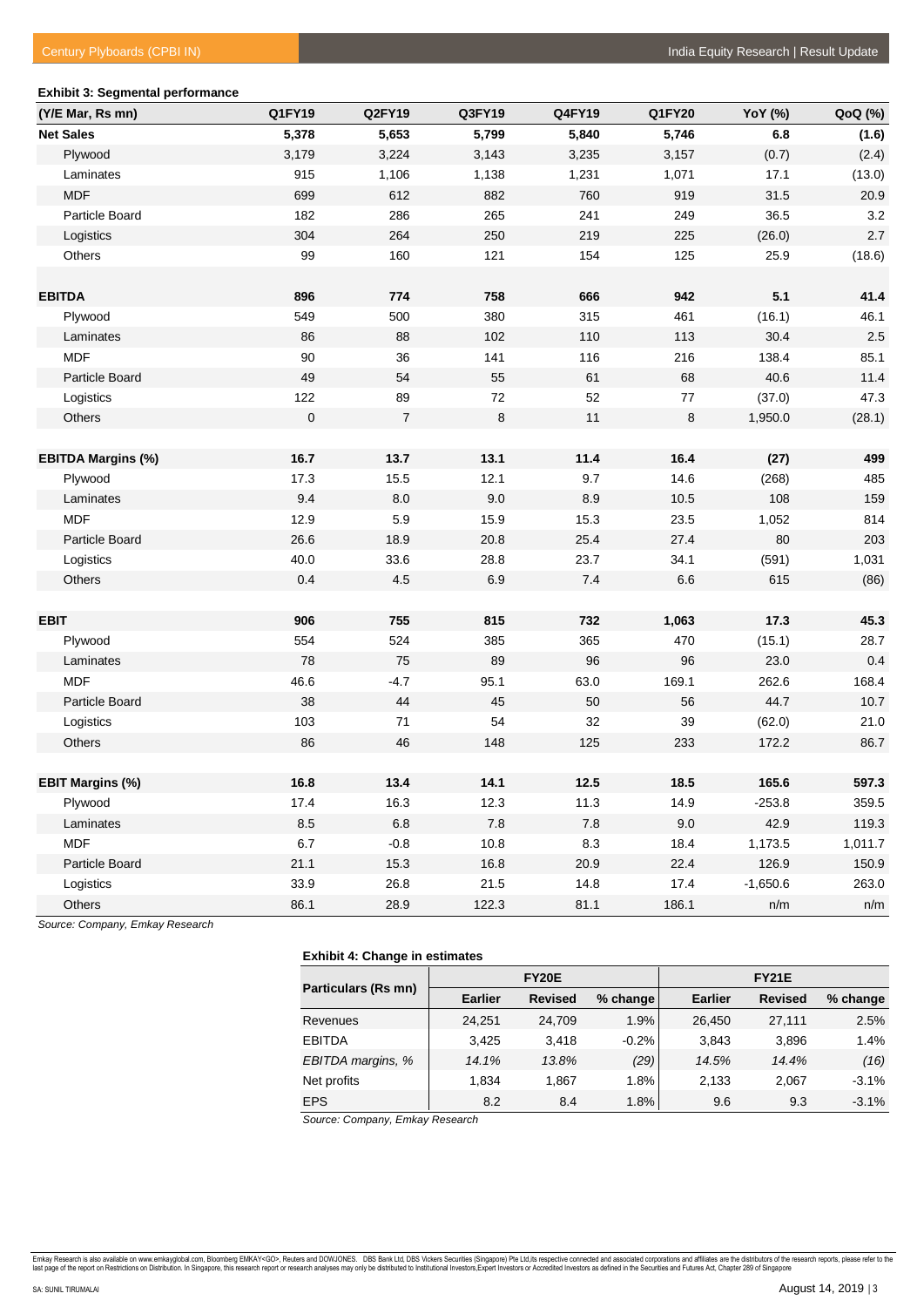| <b>Exhibit 5: Key assumptions</b>        |             |             |             |              |              |
|------------------------------------------|-------------|-------------|-------------|--------------|--------------|
| Parameters (Rs mn)                       | <b>FY17</b> | <b>FY18</b> | <b>FY19</b> | <b>FY20E</b> | <b>FY21E</b> |
| Revenues of Plywood segment              | 13.548      | 12.689      | 12.781      | 13.431       | 14,640       |
| Growth (% yoy)                           | 10%         | $-6%$       | 1%          | 5%           | 9%           |
| <b>EBIT Margins of Plywood segment</b>   | 15.8%       | 13.3%       | 14.3%       | 13.4%        | 13.5%        |
| Revenues of Laminates segment            | 4.062       | 3.867       | 4.390       | 4.824        | 5,307        |
| Growth (% yoy)                           | 15%         | $-5%$       | 14%         | 10%          | 10%          |
| <b>EBIT Margins of Laminates segment</b> | 12.8%       | 13.6%       | 7.7%        | 9.0%         | 9.5%         |

*Source: Company, Emkay Research*

| Exhibit 6: Revenues from the Plywood segment remain flat on a yoy |  |
|-------------------------------------------------------------------|--|
| basis                                                             |  |



*Source: Company, Emkay Research*

**Exhibit 8: Revenue from Laminates grew 17% yoy**



Laminate Revenue (Net) **All Revenue Growth (%)** 

*Source: Company, Emkay Research*

**Exhibit 7: Plywood segment margins improved sequentially**



*Source: Company, Emkay Research*

**Exhibit 9: Laminates margins expanded on a yoy and qoq basis**



*Source: Company, Emkay Research*

#### **Exhibit 10: Peer valuation**

| Company                  | Rs bn       | EV/EBITDA (x) |              | <b>ROE (%)</b> |             | EPS (Rs)     |              |             | P/E(x)       |              |             |              |              |
|--------------------------|-------------|---------------|--------------|----------------|-------------|--------------|--------------|-------------|--------------|--------------|-------------|--------------|--------------|
|                          | <b>Mcap</b> | <b>FY19</b>   | <b>FY20E</b> | <b>FY21E</b>   | <b>FY19</b> | <b>FY20E</b> | <b>FY21E</b> | <b>FY19</b> | <b>FY20E</b> | <b>FY21E</b> | <b>FY19</b> | <b>FY20E</b> | <b>FY21E</b> |
| <b>Century Plyboards</b> | 29.3        | 11.1          | 10.4         | 9.3            | 18.7        | 17.0         | 17.3         | 7.6         | 8.0          | 9.3          | 17.3        | 16.6         | 14.2         |
| Kajaria Ceramics         | 74.2        | 16.3          | 13.7         | 11.2           | 16.0        | 16.2         | 17.2         | 14.6        | 16.9         | 20.8         | 32.1        | 27.7         | 22.5         |
| <b>Somany Ceramics</b>   | 13.1        | 10.9          | 10.0         | 8.4            | 9.8         | 9.6          | 11.9         | 13.8        | 14.4         | 19.6         | 22.4        | 21.6         | 15.8         |
| <b>HSIL</b>              | 15.8        | 9.8           | 7.3          | 6.4            | 2.1         | 6.5          | 7.7          | 3.7         | 12.0         | 15.1         | 60.0        | 18.2         | 14.5         |

*Source: Emkay Research, Company*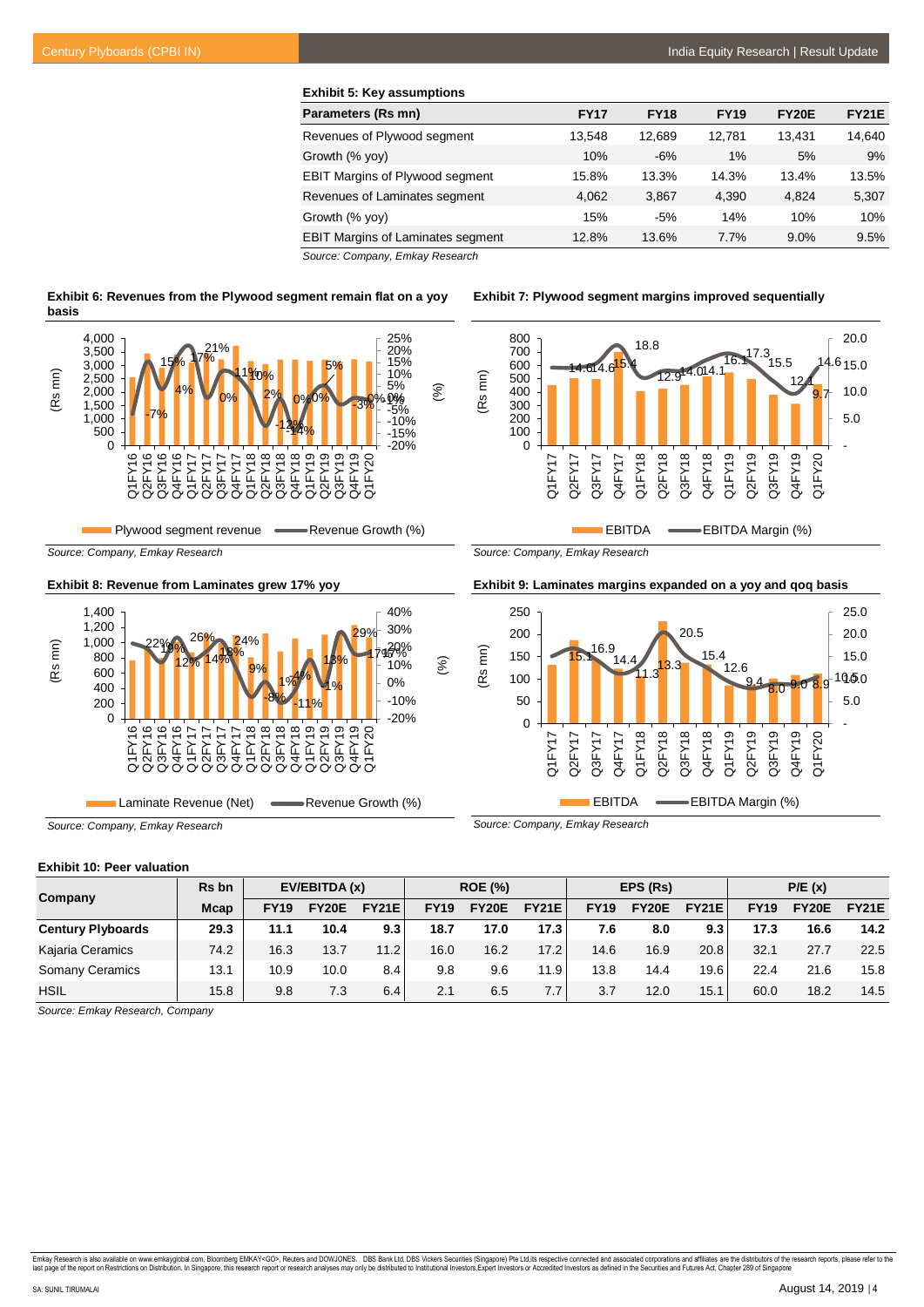#### **Exhibit 11: 1-yr forward P/E chart**



*Source: Company, Emkay Research*

**Exhibit 12: 1-yr forward EV/EBITDA chart**



*Source: Company, Emkay Research*

# **Conference call takeaways**

- **FY20 guidance:** Management expects Q2FY20 to remain impacted because of flood like situation in West Bengal, Kerala and Bihar. However, demand is expected to recover in H2FY19 and management eyes 10% revenue growth with OPM of 15% in FY20 (13.3% in FY19). PBT growth is expected to be at 11% with profit growth of 20% in FY20. The company has effected marginal price hikes of 1% in its Plywood segment, whereas, there was a price increase of 3-4% in thicker MDF (6mm).
- **Plywood segment:** This segment witnessed sequential margin expansion (14.6% vs. 9.7% in Q4FY19) based on: 1) a substantial decline in raw material costs such as formalin, melamine and phenol; face veneer and 2) average price hike of 1% effected in the quarter. Management expects segmental margins to remain around current levels of 14% and volume growth in double digits for H2FY20. As per the company, low-quality plywood ('Sainik' brand) has 45% of the market share and is 25% cheaper than premium plywood. In value terms, Sainik contributed 30% to segmental revenues in Q1FY20.
- **MDF segment:** This segment saw a margin expansion of 10.5pp yoy/8.1pp qoq. As per management, this could be attributed to: 1) a 3-4% price hike effected in the thicker MDF product that got absorbed into the markets; 2) improvement in capacity utilization; and 3) lower variable costs. There are no new capacities planned in MDF in the North region for the next eight-nine months that would lead to stabilization in prices (prices are already stable from the last two quarters). Management expects 90% utilization of the MDF segment in FY20. The company sells 70-75% of volumes in the North, while the rest in West, South and East regions. Industry capacity in the North is at 1600 cubic meters per day (Century – 600 cubic meters per day, Greenply – 600 cubic meters per day, Action – 1000 cubic meters per day), while in South, it is 1400-1500 cubic meters per day (Greenply – 1000 cubic meters per day, Rushil décor – 400-500 cubic meters per day). Rushil is expected to further expand capacity to 1,000 cubic meters per day by the end of FY20.
- **Capex**: The company expects to incur Rs4-4.5bn capex on capacity expansions in the MDF and Particle Board segments. The company plans to add a Greenfield capacity of 500 cubic meters per day MDF and Particle Board at Sitapur in Uttar Pradesh, which is expected to be commissioned in 15 months. The company plans to spend Rs500mn-Rs1bn in FY20, while the rest in FY21. About 50% of capex will be done through internal accruals, while the remaining would be via debt. It is also setting up a new capacity in Gabon, South Africa, which will be used to produce face veneer to feed domestic plywood units (own as well as outside sell). It plans to incur Rs160mn in Gabon unit, Africa for land acquisition, of which Rs30mn has been paid (the rest will be paid in 42 installments with the first installment after six months of commencing production) and Rs100mn for machinery.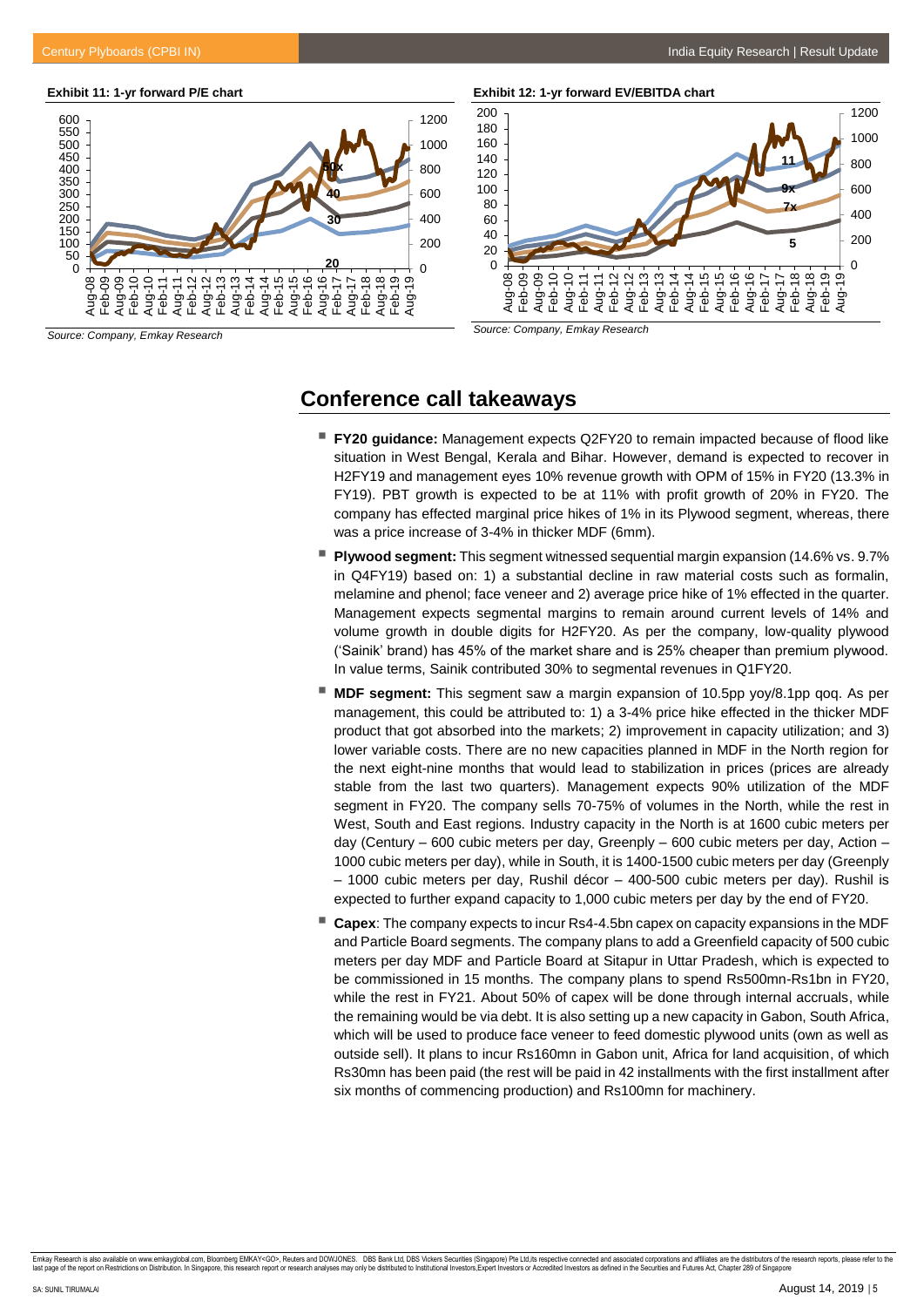# **Key Financials (Standalone)**

**Income Statement**

| Y/E Mar (Rs mn)                  | <b>FY17</b> | <b>FY18</b>    | <b>FY19</b> | <b>FY20E</b> | <b>FY21E</b> |
|----------------------------------|-------------|----------------|-------------|--------------|--------------|
| Revenue                          | 18,240      | 19,672         | 22,638      | 24,709       | 27,111       |
| <b>Expenditure</b>               | 14,920      | 16,612         | 19,531      | 21,291       | 23,215       |
| <b>EBITDA</b>                    | 3,319       | 3,060          | 3,108       | 3,418        | 3,896        |
| Depreciation                     | 524         | 810            | 500         | 677          | 735          |
| <b>EBIT</b>                      | 2,796       | 2,250          | 2,608       | 2,740        | 3,161        |
| Other Income                     | 226         | 67             | 61          | 69           | 72           |
| Interest expenses                | 286         | 327            | 446         | 358          | 405          |
| <b>PBT</b>                       | 2,735       | 1,990          | 2,222       | 2,451        | 2,829        |
| Tax                              | 481         | 424            | 531         | 684          | 762          |
| <b>Extraordinary Items</b>       | $\mathbf 0$ | $\overline{0}$ | $\Omega$    | $\mathbf 0$  | $\mathbf 0$  |
| Minority Int./Income from Assoc. | 0           | $\Omega$       | $\Omega$    | $\mathbf 0$  | 0            |
| <b>Reported Net Income</b>       | 2,254       | 1,566          | 1,692       | 1,767        | 2,067        |
| <b>Adjusted PAT</b>              | 2,254       | 1,566          | 1,692       | 1,767        | 2,067        |

## **Balance Sheet**

| Y/E Mar (Rs mn)                            | <b>FY17</b> | <b>FY18</b> | <b>FY19</b> | <b>FY20E</b> | <b>FY21E</b> |
|--------------------------------------------|-------------|-------------|-------------|--------------|--------------|
| Equity share capital                       | 223         | 223         | 223         | 223          | 223          |
| Reserves & surplus                         | 6,864       | 8,157       | 9,469       | 10,935       | 12,467       |
| Net worth                                  | 7,086       | 8,379       | 9,691       | 11,157       | 12,690       |
| <b>Minority Interest</b>                   | $\bf{0}$    | $\bf{0}$    | $\bf{0}$    | $\bf{0}$     | $\bf{0}$     |
| <b>Loan Funds</b>                          | 6,093       | 5,547       | 5,341       | 6,262        | 7,412        |
| Net deferred tax liability                 | (689)       | (690)       | (615)       | (615)        | (615)        |
| <b>Total Liabilities</b>                   | 12,490      | 13,236      | 14,417      | 16,804       | 19,486       |
| <b>Net block</b>                           | 2,494       | 5,420       | 7,286       | 7,197        | 10,462       |
| Investment                                 | 960         | 960         | 978         | 978          | 978          |
| <b>Current Assets</b>                      | 8,562       | 8,324       | 8,598       | 9,618        | 10,714       |
| Cash & bank balance                        | 538         | 165         | 204         | 161          | 333          |
| <b>Other Current Assets</b>                | 1,886       | 1,377       | 1,233       | 1,666        | 1,832        |
| <b>Current liabilities &amp; Provision</b> | 2,368       | 2,666       | 2,633       | 2,989        | 3,268        |
| <b>Net current assets</b>                  | 6,194       | 5,658       | 5,965       | 6,629        | 7,446        |
| Misc. exp                                  | 0           | $\mathbf 0$ | $\Omega$    | $\Omega$     | 0            |
| <b>Total Assets</b>                        | 12,490      | 13,236      | 14,417      | 16,804       | 19,486       |

| <b>Cash Flow</b>               |             |             |             |              |              |
|--------------------------------|-------------|-------------|-------------|--------------|--------------|
| Y/E Mar (Rs mn)                | <b>FY17</b> | <b>FY18</b> | <b>FY19</b> | <b>FY20E</b> | <b>FY21E</b> |
| PBT (Ex-Other income) (NI+Dep) | 2,509       | 1,923       | 2,162       | 2,382        | 2,757        |
| Other Non-Cash items           | 0           | 0           | $\Omega$    | $\Omega$     | 0            |
| Chg in working cap             | (667)       | 161         | (170)       | (730)        | (645)        |
| <b>Operating Cashflow</b>      | 2,230       | 2,834       | 2,259       | 2,173        | 2,561        |
| Capital expenditure            | (2,884)     | (2,092)     | (1, 357)    | (2,400)      | (2,600)      |
| <b>Free Cash Flow</b>          | (654)       | 742         | 903         | (227)        | (39)         |
| Investments                    | (463)       | 0           | (17)        | 0            | 0            |
| Other Investing Cash Flow      | (86)        | 52          | 35          | (69)         | (72)         |
| <b>Investing Cashflow</b>      | (3,208)     | (1, 974)    | (1, 279)    | (2,400)      | (2,600)      |
| <b>Equity Capital Raised</b>   | 0           | 0           | 0           | $\Omega$     | 0            |
| Loans Taken / (Repaid)         | 2,042       | (546)       | (206)       | 921          | 1,150        |
| Dividend paid (incl tax)       | $\mathbf 0$ | (267)       | (268)       | (401)        | (534)        |
| Other Financing Cash Flow      | (430)       | (94)        | (22)        | $\Omega$     | 0            |
| <b>Financing Cashflow</b>      | 1,326       | (1, 233)    | (942)       | 162          | 211          |
| Net chg in cash                | 348         | (373)       | 39          | (65)         | 173          |
| Opening cash position          | 190         | 538         | 165         | 226          | 161          |
| <b>Closing cash position</b>   | 538         | 165         | 204         | 161          | 333          |

*Source: Company, Emkay Research*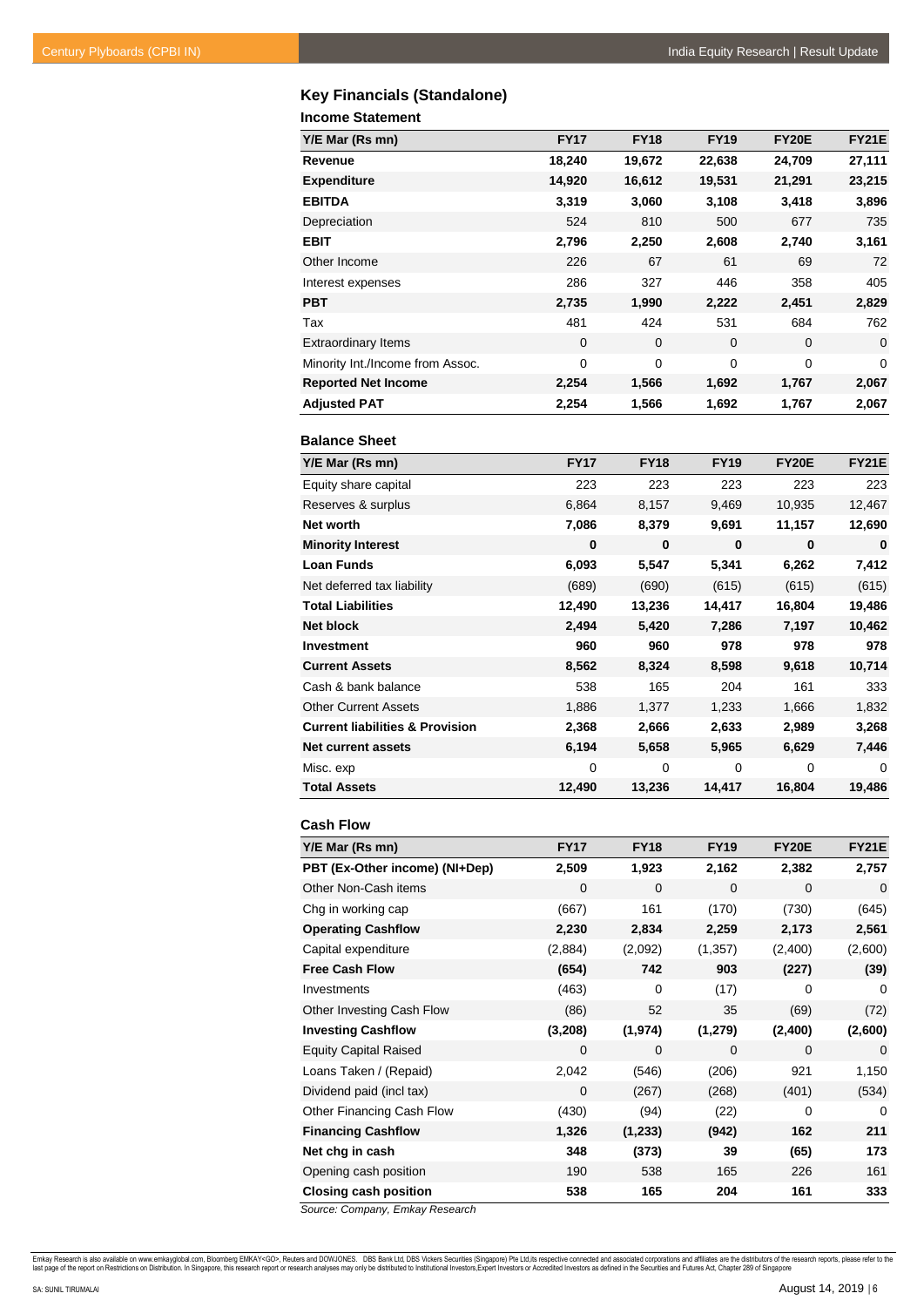| <b>Key Ratios</b>               |               |                  |             |               |               |
|---------------------------------|---------------|------------------|-------------|---------------|---------------|
| Profitability (%)               | <b>FY17</b>   | <b>FY18</b>      | <b>FY19</b> | <b>FY20E</b>  | <b>FY21E</b>  |
| <b>EBITDA Margin</b>            | 18.2          | 15.6             | 13.7        | 13.8          | 14.4          |
| <b>EBIT Margin</b>              | 15.3          | 11.4             | 11.5        | 11.1          | 11.7          |
| <b>Effective Tax Rate</b>       | 17.6          | 21.3             | 23.9        | 27.9          | 26.9          |
| Net Margin                      | 12.4          | 8.0              | 7.5         | 7.2           | 7.6           |
| <b>ROCE</b>                     | 27.9          | 18.0             | 19.3        | 18.0          | 17.8          |
| <b>ROE</b>                      | 36.4          | 20.3             | 18.7        | 17.0          | 17.3          |
| RoIC                            | 35.5          | 23.6             | 21.8        | 20.5          | 20.2          |
|                                 |               |                  |             |               |               |
| Per Share Data (Rs)             | <b>FY17</b>   | <b>FY18</b>      | <b>FY19</b> | <b>FY20E</b>  | <b>FY21E</b>  |
| <b>EPS</b>                      | 10.1          | 7.1              | 7.6         | 8.0           | 9.3           |
| <b>CEPS</b>                     | 12.5          | 10.7             | 9.9         | 11.0          | 12.6          |
| <b>BVPS</b>                     | 31.9          | 37.7             | 43.6        | 50.2          | 57.1          |
| <b>DPS</b>                      | 1.0           | 1.0              | 1.0         | 1.0           | 1.5           |
| <b>Valuations (x)</b>           | <b>FY17</b>   | <b>FY18</b>      | <b>FY19</b> | <b>FY20E</b>  | <b>FY21E</b>  |
| <b>PER</b>                      | 13.0          | 18.7             | 17.3        | 16.6          | 14.2          |
| P/CEPS                          | 10.6          | 12.3             | 13.4        | 12.0          | 10.5          |
| P/BV                            | 4.1           | 3.5              | 3.0         | 2.6           | 2.3           |
| EV / Sales                      | 1.9           | 1.8              | 1.5         | 1.4           | 1.3           |
| EV/EBITDA                       | 10.5          | 11.3             | 11.1        | 10.4          | 9.3           |
| Dividend Yield (%)              | 0.8           | 0.8              | 0.8         | 0.8           | 1.1           |
|                                 |               |                  |             |               |               |
| Gearing Ratio (x)               | <b>FY17</b>   | <b>FY18</b>      | <b>FY19</b> | <b>FY20E</b>  | <b>FY21E</b>  |
| Net Debt/ Equity                | 0.8           | 0.6              | 0.5         | 0.5           | 0.6           |
| Net Debt/EBIDTA                 | 1.7           | 1.8              | 1.6         | 1.8           | 1.8           |
| Working Cap Cycle (days)        | 113.2         | 101.9            | 92.5        | 95.5          | 95.8          |
|                                 | <b>FY17</b>   |                  |             |               |               |
| Growth (%)                      |               | <b>FY18</b>      | <b>FY19</b> | <b>FY20E</b>  | <b>FY21E</b>  |
| Revenue<br><b>EBITDA</b>        | 11.5          | 7.9              | 15.1        | 9.1           | 9.7           |
| <b>EBIT</b>                     | 17.1<br>16.6  | (7.8)            | 1.5         | 10.0          | 14.0          |
| <b>PAT</b>                      | 32.5          | (19.5)<br>(30.5) | 15.9<br>8.0 | 5.1<br>4.5    | 15.4<br>17.0  |
|                                 |               |                  |             |               |               |
| Quarterly (Rs mn)               | Q1FY19        | <b>Q2FY19</b>    | Q3FY19      | <b>Q4FY19</b> | <b>Q1FY20</b> |
| Revenue                         | 5,373         | 5,644            | 5,789       | 5,832         | 5,737         |
| <b>EBITDA</b>                   | 865           | 742              | 759         | 637           | 926           |
| <b>EBITDA Margin (%)</b>        | 16.1          | 13.2             | 13.1        | 10.9          | 16.1          |
| <b>PAT</b>                      | 454           | 378              | 414         | 342           | 481           |
| EPS (Rs)                        | 2.0           | 1.7              | 1.9         | 1.5           | 2.2           |
| Source: Company, Emkay Research |               |                  |             |               |               |
| <b>Shareholding Pattern (%)</b> | <b>Jun-18</b> | <b>Sep-18</b>    | Dec-18      | Mar-19        | $Jun-19$      |
| Promoters                       | 72.3          | 72.3             | 72.7        | 72.7          | 72.8          |
| Flls                            | 10.3          | 10.0             | 8.7         | 7.7           | 7.7           |
| <b>DIIs</b>                     | 5.4           | 5.2              | 6.2         | 7.3           | 6.8           |
| <b>Public and Others</b>        | 12.1          | 12.6             | 12.4        | 12.3          | 12.7          |

*Source: Capitaline*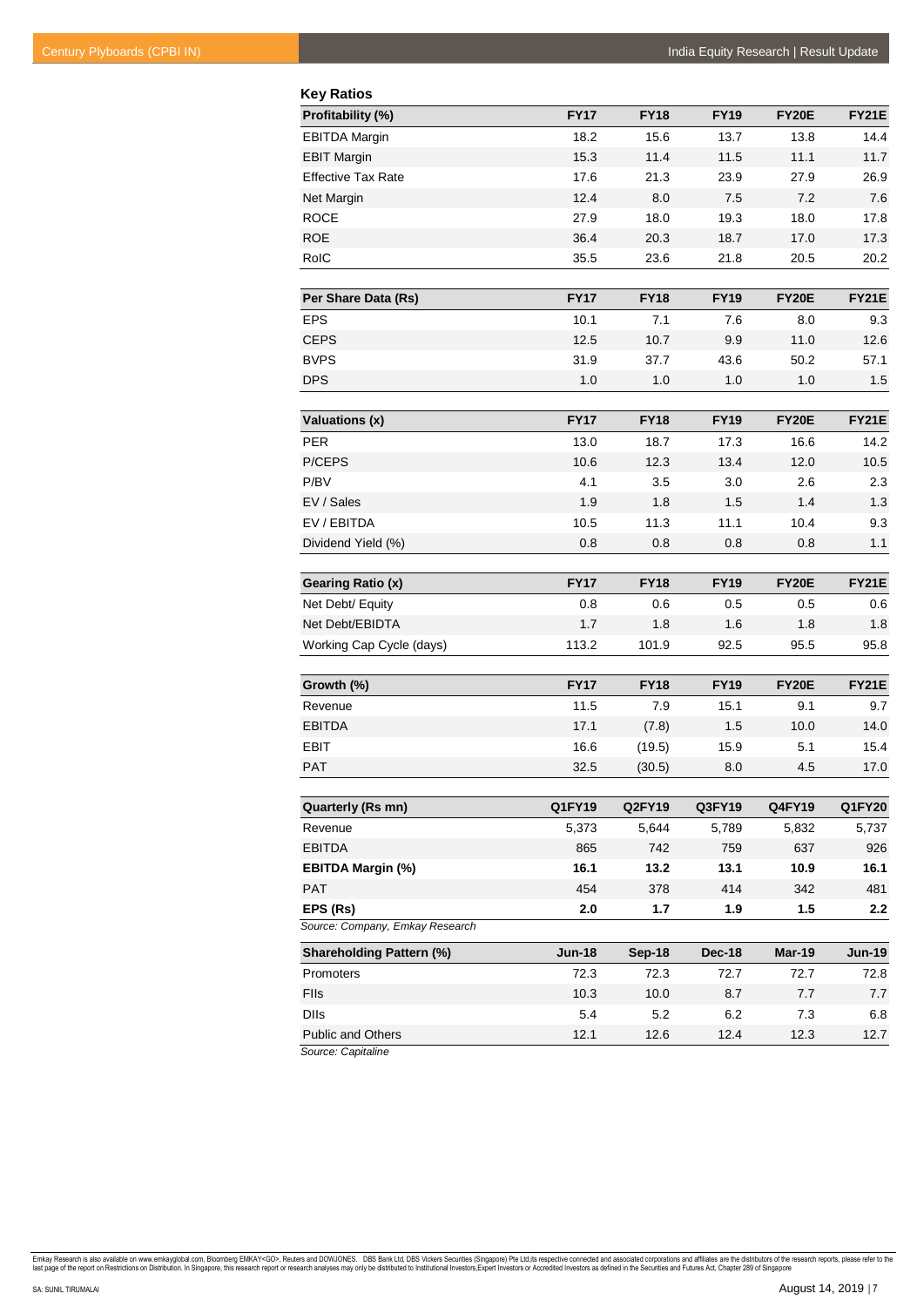#### **RECOMMENDATION HISTORY TABLE**

| Date        | <b>Closing</b><br>Price | <b>TP</b> | Period<br>(months) | Rating                     | Analyst                            |
|-------------|-------------------------|-----------|--------------------|----------------------------|------------------------------------|
| 28-May-19   | 173                     | 193       | 12 <sub>m</sub>    | Hold                       | Sanjeev Kumar Singh                |
| 06-Feb-19   | 163                     | 193       |                    |                            | 12m Accumulate Sanjeev Kumar Singh |
| 06-Nov-18   | 171                     | 235       | 12 <sub>m</sub>    | Buy                        | Sanjeev Kumar Singh                |
| 25-Jul-18   | 250                     | 280       |                    |                            | 12m Accumulate Sanjeev Kumar Singh |
| 17-May-18   | 269                     | 291       |                    | 12m Accumulate Ashit Desai |                                    |
| $01-Nov-17$ | 280                     | 300       |                    |                            | 12m Accumulate Amit Purohit        |
| 03-Aug-17   | 275                     | 300       | 12 <sub>m</sub>    | Buy                        | Amit Purohit                       |
| 24-May-17   | 241                     | 300       | 12 <sub>m</sub>    | Buy                        | Amit Purohit                       |
| 03-Feb-17   | 216                     | 300       | 12 <sub>m</sub>    | Buy                        | Rohan Gupta                        |
| 04-Nov-16   | 230                     | 245       |                    |                            | 12m Accumulate Rohan Gupta         |



**RECOMMENDATION HISTORY CHART**

*Source: Bloomberg, Company, Emkay Research*

*Source: Company, Emkay Research*

#### **Note:**

We have updated our Rating Distribution with effect from **March 20, 2019** – *Kindly refer the Disclaimer page*, however for our erstwhile recommendations till **March 19, 2019,** the rating distribution of the expected total return stands as (**Buy** – Over 25%, **Accumulate** – Over 10% , **Hold** – Upto 10%, **Reduce** – Below 10%, **Sell** – Underperforms the broad market indices or its related universe).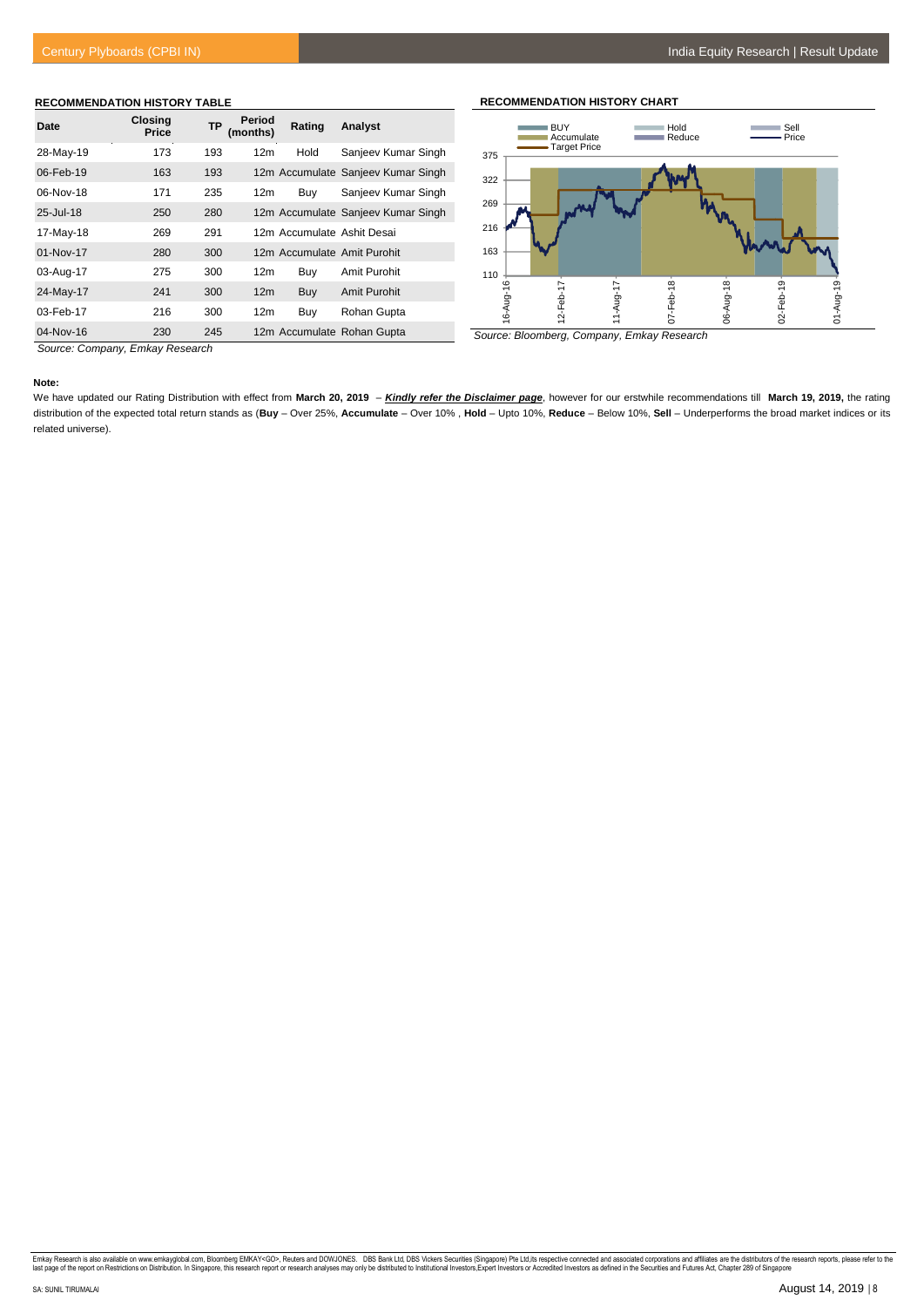

**Analyst: Sanjeev Kumar Singh**

**Contact Details** [sanjeev.singh@emkayglobal.com](mailto:sanjeev.singh@emkayglobal.com) +91 22 6612 1255 **Sector** Cement & Building materials

# **Analyst bio**

Sanjeev Kumar Singh holds an MBA and has over 10 years of experience in the Cement sector. His team currently covers 17 stocks in the Cement and Building Materials space.

# <span id="page-8-0"></span>**Emkay Alpha Portfolio – Cement & Building Materials**

#### **EAP sector portfolio**

| <b>Company Name</b>      | <b>BSE200</b><br>Weight | <b>EAP</b><br>Weight | <b>OW/UW</b><br>(%) | <b>OW/UW</b><br>(bps) | <b>EAP Weight</b><br>(Normalised) |
|--------------------------|-------------------------|----------------------|---------------------|-----------------------|-----------------------------------|
| <b>Cement</b>            | 2.30                    | 2.01                 | $-13%$              | $-29$                 | 100.00                            |
| <b>ACC</b>               | 0.23                    | 0.24                 | 4%                  | 1                     | 10.40                             |
| <b>Ambuja Cements</b>    | 0.26                    | 0.00                 | $-100%$             | $-26$                 | 0.00                              |
| <b>Grasim Industries</b> | 0.55                    | 0.44                 | $-20%$              | $-11$                 | 19.00                             |
| India Cements            | 0.00                    | 0.00                 | <b>NA</b>           | $\mathbf 0$           | 0.00                              |
| <b>JK Cement</b>         | 0.00                    | 0.05                 | <b>NA</b>           | 5                     | 2.00                              |
| Jk Lakshmi Cement        | 0.00                    | 0.00                 | <b>NA</b>           | $\mathbf 0$           | 0.00                              |
| <b>Orient Cement</b>     | 0.00                    | 0.00                 | <b>NA</b>           | 0                     | 0.00                              |
| Prism Johnson            | 0.00                    | 0.07                 | <b>NA</b>           | $\overline{7}$        | 3.00                              |
| <b>Ramco Cements</b>     | 0.16                    | 0.17                 | 5%                  | 1                     | 7.50                              |
| Sanghi Industries        | 0.00                    | 0.00                 | <b>NA</b>           | $\mathbf 0$           | 0.00                              |
| <b>Shree Cements</b>     | 0.31                    | 0.25                 | $-18%$              | $-5$                  | 11.00                             |
| <b>Star Cement</b>       | 0.00                    | 0.00                 | <b>NA</b>           | $\mathbf 0$           | 0.00                              |
| <b>Ultratech Cement</b>  | 0.79                    | 0.79                 | 0%                  | $\mathbf 0$           | 34.50                             |
| Century Plyboards        | 0.00                    | 0.00                 | <b>NA</b>           | $\mathbf 0$           | 0.00                              |
| <b>HSIL</b>              | 0.00                    | 0.00                 | <b>NA</b>           | $\mathbf 0$           | 0.00                              |
| Kajaria Ceramics         | 0.00                    | 0.00                 | <b>NA</b>           | $\mathbf 0$           | 0.00                              |
| Somany Ceramics          | 0.00                    | 0.00                 | <b>NA</b>           | 0                     | 0.00                              |
| Cash                     | 0.00                    | 0.29                 | <b>NA</b>           | 29                    | 12.60                             |

*Source: Emkay Research*

*\* Not under coverage: Equal Weight*

**High Conviction/Strong Over Weight**  High Conviction/Strong Under Weight

#### **Sector portfolio NAV**

|                                         | <b>Base</b> |           |       | Latest |
|-----------------------------------------|-------------|-----------|-------|--------|
|                                         | 1-Apr-19    | 13-May-19 |       |        |
| EAP - Cement                            | 100.0       | 100.9     | 107.3 | 97.7   |
| BSE200 Neutral Weighted Portfolio (ETF) | 100.0       | 99.5      | 105.4 | 95.3   |

*\*Performance measurement base date 1st April 2019 Source: Emkay Research* 

## **Please see our EAPs:**

**[Emkay Alpha Portfolio –](https://web3.emkayglobal.com/ResearchAccess/Upload/Nifty_Aug19.pdf) Nifty**

**[Emkay Alpha Portfolio –](https://web3.emkayglobal.com/ResearchAccess/Upload/SMID_Aug19.pdf) SMID**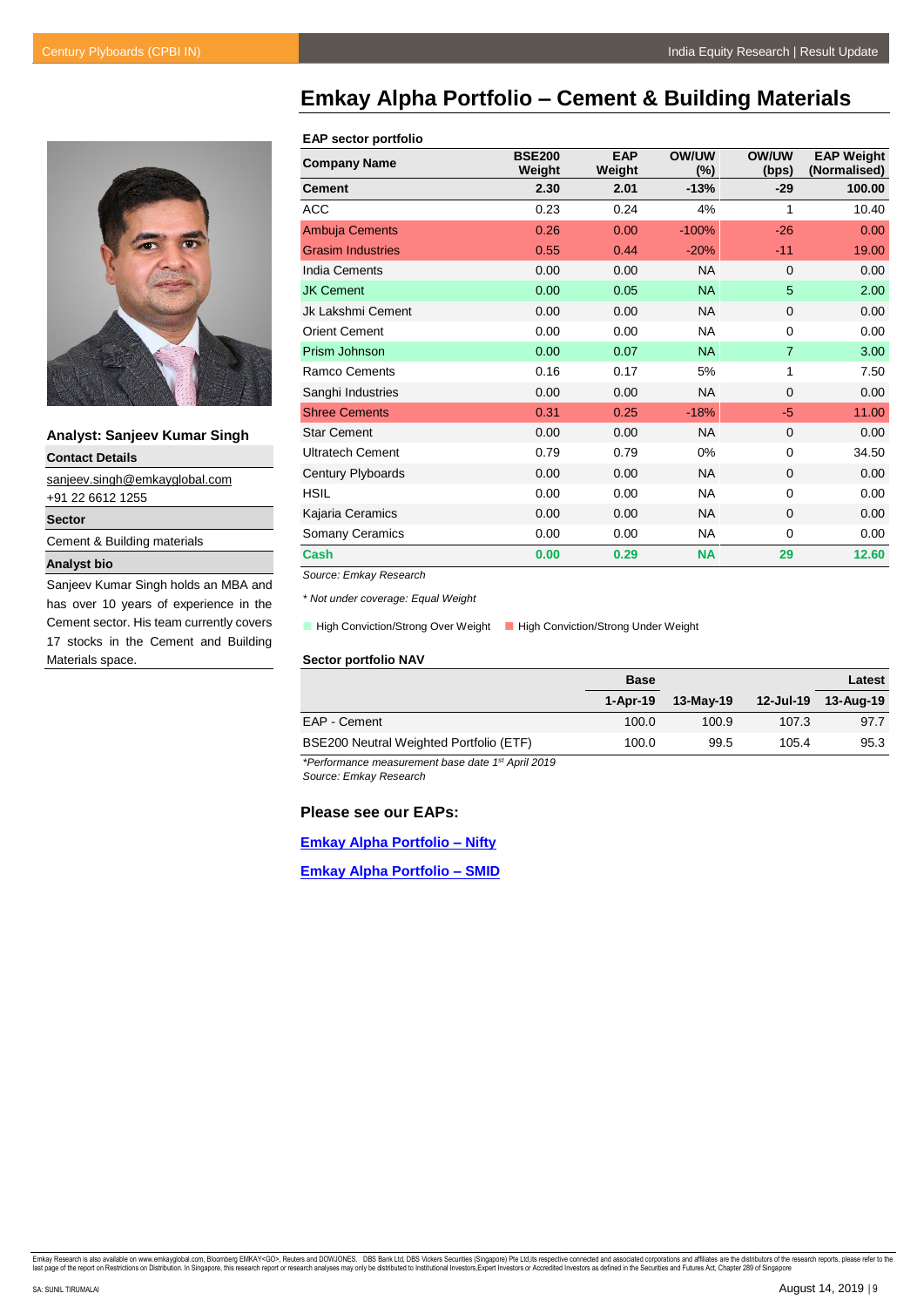# **Emkay Rating Distribution**

| Ratings     | <b>Expected Return within the next 12-18 months.</b> |
|-------------|------------------------------------------------------|
| <b>BUY</b>  | Over 15%                                             |
| <b>HOLD</b> | Between -5% to 15%                                   |
| <b>SELL</b> | Below -5%                                            |
|             |                                                      |

Completed Date: 15 Aug 2019 03:17:15 (SGT) Dissemination Date: 15 Aug 2019 03:18:15 (SGT)

Sources for all charts and tables are Emkay Research unless otherwise specified.

#### **GENERAL DISCLOSURE/DISCLAIMER BY EMKAY GLOBAL FINANCIAL SERVICES LIMITED (EGFSL):**

Emkay Global Financial Services Limited (CIN-L67120MH1995PLC084899) and its affiliates are a full-service, brokerage, investment banking, investment management and financing group. Emkay Global Financial Services Limited (EGFSL) along with its affiliates are participants in virtually all securities trading markets in India. EGFSL was established in 1995 and is one of India's leading brokerage and distribution house. EGFSL is a corporate trading member of Bombay Stock Exchange Limited (BSE), National Stock Exchange of India Limited (NSE), MCX Stock Exchange Limited (MCX-SX). EGFSL along with its subsidiaries offers the most comprehensive avenues for investments and is engaged in the businesses including stock broking (Institutional and retail), merchant banking, commodity broking, depository participant, portfolio management, insurance broking and services rendered in connection with distribution of primary market issues and financial products like mutual funds, fixed deposits. Details of associates are available on our website i.e. [www.emkayglobal.com](http://www.emkayglobal.com/)

EGFSL is registered as Research Analyst with SEBI bearing registration Number INH000000354 as per SEBI (Research Analysts) Regulations, 2014. EGFSL hereby declares that it has not defaulted with any stock exchange nor its activities were suspended by any stock exchange with whom it is registered in last five years, except that NSE had disabled EGFSL from trading on October 05, October 08 and October 09, 2012 for a manifest error resulting into a bonafide erroneous trade on October 05, 2012. However, SEBI and Stock Exchanges have conducted the routine inspection and based on their observations have issued advice letters or levied minor penalty on EGFSL for certain operational deviations in ordinary/routine course of business. EGFSL has not been debarred from doing business by any Stock Exchange / SEBI or any other authorities; nor has its certificate of registration been cancelled by SEBI at any point of time.

EGFSL offers research services to clients as well as prospects. The analyst for this report certifies that all of the views expressed in this report accurately reflect his or her personal views about the subject company or companies and its or their securities, and no part of his or her compensation was, is or will be, directly or indirectly related to specific recommendations or views expressed in this report.

Other disclosures by Emkay Global Financial Services Limited (Research Entity) and its Research Analyst under SEBI (Research Analyst) Regulations, 2014 with reference to the subject company(s) covered in this report

EGFSL and/or its affiliates may seek investment banking or other business from the company or companies that are the subject of this material. Our salespeople, traders, and other professionals may provide oral or written market commentary or trading strategies to our clients that reflect opinions that are contrary to the opinions expressed herein, and our proprietary trading and investing businesses may make investment decisions that may be inconsistent with the recommendations expressed herein. In reviewing these materials, you should be aware that any or all of the foregoing, among other things, may give rise to real or potential conflicts of interest including but not limited to those stated herein. Additionally, other important information regarding our relationships with the company or companies that are the subject of this material is provided herein. This report is not directed to, or intended for distribution to or use by, any person or entity who is a citizen or resident of or located in any locality, state, country or other jurisdiction where such distribution, publication, availability or use would be contrary to law or regulation or which would subject EGFSL or its group companies to any registration or licensing requirement within such jurisdiction. Specifically, this document does not constitute an offer to or solicitation to any U.S. person for the purchase or sale of any financial instrument or as an official confirmation of any transaction to any U.S. person. Unless otherwise stated, this message should not be construed as official confirmation of any transaction. No part of this document may be used by private customers in United Kingdom. All material presented in this report, unless specifically indicated otherwise, is under copyright to Emkay. None of the material, nor its content, nor any copy of it, may be altered in any way, transmitted to, copied or distributed to any other party, without the prior express written permission of EGFSL . All trademarks, service marks and logos used in this report are trademarks or registered trademarks of EGFSL or its Group Companies. The information contained herein is not intended for publication or distribution or circulation in any manner whatsoever and any unauthorized reading, dissemination, distribution or copying of this communication is prohibited unless otherwise expressly authorized. Please ensure that you have read "Risk Disclosure Document for Capital Market and Derivatives Segments" as prescribed by Securities and Exchange Board of India before investing in Indian Securities Market. In so far as this report includes current or historic information, it is believed to be reliable, although its accuracy and completeness cannot be guaranteed.

 This publication has not been reviewed or authorized by any regulatory authority. There is no planned schedule or frequency for updating research publication relating to any issuer.

Please contact the primary analyst for valuation methodologies and assumptions associated with the covered companies or price targets

**Disclaimer for U.S. persons only:** This research report is a product of Emkay Global Financial Services Limited (Emkay), which is the employer of the research analyst(s) who has prepared the research report. The research analyst(s) preparing the research report is/are resident outside the United States (U.S.) and are not associated persons of any U.S. regulated broker-dealer and therefore the analyst(s) is/are not subject to supervision by a U.S. brokerdealer, and is/are not required to satisfy the regulatory licensing requirements of Financial Institutions Regulatory Authority (FINRA) or required to otherwise comply with U.S. rules or regulations regarding, among other things, communications with a subject company, public appearances and trading securities held by a research analyst account. This report is intended for distribution to "Major Institutional Investors" as defined by Rule 15a-6(b)(4) of the U.S. Securities and Exchange Act, 1934 (the Exchange Act) and interpretations thereof by U.S. Securities and Exchange Commission (SEC) in reliance on Rule 15a 6(a)(2). If the recipient of this report is not a Major Institutional Investor as specified above, then it should not act upon this report and return the same to the sender. Further, this report may not be copied, duplicated and/or transmitted onward to any U.S. person, which is not the Major Institutional Investor. In reliance on the exemption from registration provided by Rule 15a-6 of the Exchange Act and interpretations thereof by the SEC in order to conduct certain business with Major Institutional Investors.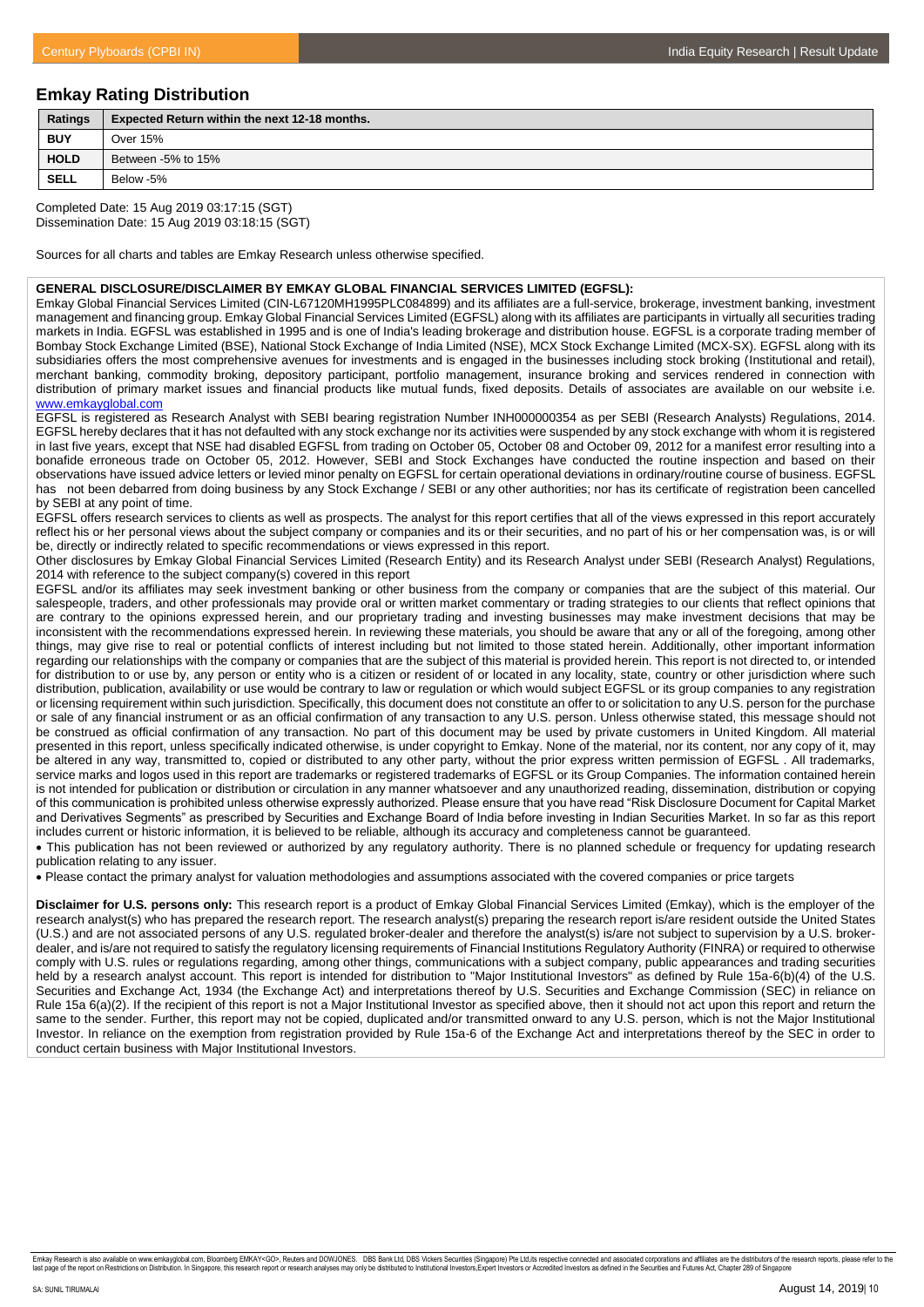#### **GENERAL DISCLOSURE/DISCLAIMER BY DBS BANK LTD AS DISTRIBUTOR OF THE RESEARCH REPORT**

This report is solely intended for the clients of DBS Bank Ltd,its respective connected and associated corporations and affiliates only and no part of this document may be (i) copied, photocopied or duplicated in any form or by any means or (ii) redistributed without the prior written consent of DBS Bank Ltd.

The research set out in this report is based on information obtained from sources believed to be reliable, but we (which collectively refers to DBS Bank Ltd, its respective connected and associated corporations, affiliates and their respective directors, officers, employees and agents (collectively, the "**DBS Group**") have not conducted due diligence on any of the companies, verified any information or sources or taken into account any other factors which we may consider to be relevant or appropriate in preparing the research. Accordingly, we do not make any representation or warranty as to the accuracy, completeness or correctness of the research set out in this report. Opinions expressed are subject to change without notice. This research is prepared for general circulation. Any recommendation contained in this document does not have regard to the specific investment objectives, financial situation and the particular needs of any specific addressee. This document is for the information of addressees only and is not to be taken in substitution for the exercise of judgement by addressees, who should obtain separate independent legal or financial advice. The DBS Group accepts no liability whatsoever for any direct, indirect and/or consequential loss (including any claims for loss of profit) arising from any use of and/or reliance upon this document and/or further communication given in relation to this document. This document is not to be construed as an offer or a solicitation of an offer to buy or sell any securities. The DBS Group, along with its affiliates and/or persons associated with any of them may from time to time have interests in the securities mentioned in this document. The DBS Group, may have positions in, and may effect transactions in securities mentioned herein and may also perform or seek to perform broking, investment banking and other banking services for these companies. Any valuations, opinions, estimates, forecasts, ratings or risk assessments herein constitutes a judgment as of the date of this report, and there can be no assurance that future results or events will be consistent with any such valuations, opinions, estimates, forecasts, ratings or risk assessments. The information in this document is subject to change without notice, its accuracy is not guaranteed, it may be incomplete or condensed, it may not contain all material information concerning the company (or companies) referred to in this report and the DBS Group is under no obligation to update the information in this report. This publication has not been reviewed or authorized by any regulatory authority in Singapore, Hong Kong or elsewhere. There is no planned schedule or frequency for updating research publication relating to any issuer.

The valuations, opinions, estimates, forecasts, ratings or risk assessments described in this report were based upon a number of estimates and assumptions and are inherently subject to significant uncertainties and contingencies. It can be expected that one or more of the estimates on which the valuations, opinions, estimates, forecasts, ratings or risk assessments were based will not materialize or will vary significantly from actual results. Therefore, the inclusion of the valuations, opinions, estimates, forecasts, ratings or risk assessments described herein IS NOT TO BE RELIED UPON as a representation and/or warranty by the DBS Group (and/or any persons associated with the aforesaid entities), that: (a) such valuations, opinions, estimates, forecasts, ratings or risk assessments or their underlying assumptions will be achieved, and (b) there is any assurance that future results or events will be consistent with any such valuations, opinions, estimates, forecasts, ratings or risk assessments stated therein. Please contact the primary analyst for valuation methodologies and assumptions associated with the covered companies or price targets. Any assumptions made in this report that refers to commodities, are for the purposes of making forecasts for the company (or companies) mentioned herein. They are not to be construed as recommendations to trade in the physical commodity or in the futures contract relating to the commodity referred to in this report.

DBSVUSA, a US-registered broker-dealer, does not have its own investment banking or research department, has not participated in any public offering of securities as a manager or co-manager or in any other investment banking transaction in the past twelve months and does not engage in marketmaking.

#### **ANALYST CERTIFICATION BY EMKAY GLOBAL FINANCIAL SERVICES LIMITED (EGFSL)**

The research analyst(s) primarily responsible for the content of this research report, in part or in whole, certifies that the views about the companies and their securities expressed in this report accurately reflect his/her personal views. The analyst(s) also certifies that no part of his/her compensation was, is, or will be, directly or indirectly, related to specific recommendations or views expressed in the report. The research analyst (s) primarily responsible of the content of this research report, in part or in whole, certifies that he or his associate<sup>1</sup> does not serve as an officer, director or employee of the issuer or the new listing applicant (which includes in the case of a real estate investment trust, an officer of the management company of the real estate investment trust; and in the case of any other entity, an officer or its equivalent counterparty of the entity who is responsible for the management of the issuer or the new listing applicant). The research analyst(s) primarily responsible for the content of this research report or his associate does not have financial interests<sup>2</sup> in relation to an issuer or a new listing applicant that the analyst reviews. EGFSL has procedures in place to eliminate, avoid and manage any potential conflicts of interests that may arise in connection with the production of research reports. The research analyst(s) responsible for this report operates as part of a separate and independent team to the investment banking function of the EGFSL and procedures are in place to ensure that confidential information held by either the research or investment banking function is handled appropriately. There is no direct link of EGFSL compensation to any specific investment banking function of the EGFSL.

<sup>2</sup> Financial interest is defined as interest that are commonly known financial interest, such as investment in the securities in respect of an issuer or a new listing applicant, or financial accommodation arrangement between the issuer or the new listing applicant and the firm or analysis. This term does not include commercial lending conducted at the arm's length, or investments in any collective investment scheme other than an issuer or new listing applicant notwithstanding the fact that the scheme has investments in securities in respect of an issuer or a new listing applicant.

<sup>&</sup>lt;sup>1</sup> An associate is defined as (i) the spouse, or any minor child (natural or adopted) or minor step-child, of the analyst; (ii) the trustee of a trust of which the analyst, his spouse, minor child (natural or adopted) or minor step-child, is a beneficiary or discretionary object; or (iii) another person accustomed or obliged to act in accordance with the directions or instructions of the analyst.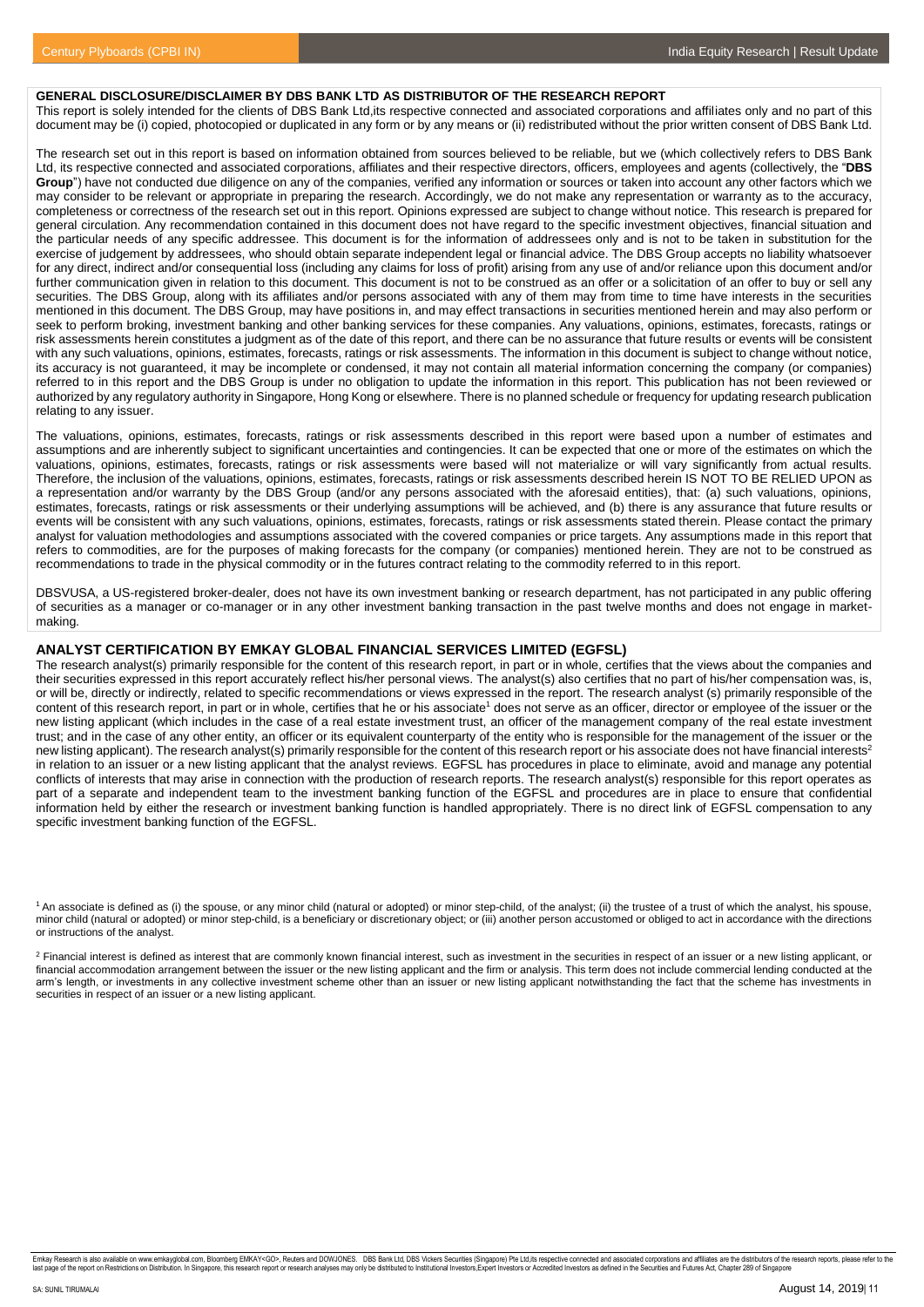# **COMPANY-SPECIFIC / REGULATORY DISCLOSURES BY EMKAY GLOBAL FINANCIAL SERVICES LIMITED (EGFSL):**

Disclosures by Emkay Global Financial Services Limited (Research Entity) and its Research Analyst under SEBI (Research Analyst) Regulations, 2014 with reference to the subject company(s) covered in this report-:

- 1. EGFSL, its subsidiaries and/or other affiliates do not have a proprietary position in the securities recommended in this report as of August 14, 2019
- 2. EGFSL, and/or Research Analyst does not market make in equity securities of the issuer(s) or company(ies) mentioned in this Research Report **Disclosure of previous investment recommendation produced:**<br>**3** EGESL may have published other investment recommendations in
- **3.** EGFSL may have published other investment recommendations in respect of the same securities / instruments recommended in this research report during the preceding 12 months. Please contact the primary analyst listed in the first page of this report to view previous investment recommendations published by EGFSL in the preceding 12 months.
- 4. EGFSL , its subsidiaries and/or other affiliates and Research Analyst or his/her relative's does not have any material conflict of interest in the securities recommended in this report as of August 14, 2019.
- 5. EGFSL, its subsidiaries and/or other affiliates and Research Analyst or his/her relative's does not have actual/beneficial ownership of 1% or more securities of the subject company at the end of the month immediately preceding the August 14, 2019
- 6. EGFSL, its subsidiaries and/or other affiliates and Research Analyst have not received any compensation in whatever form including compensation for investment banking or merchant banking or brokerage services or for products or services other than investment banking or merchant banking or brokerage services from securities recommended in this report (subject company) in the past 12 months.
- 7. EGFSL, its subsidiaries and/or other affiliates and/or and Research Analyst have not received any compensation or other benefits from securities recommended in this report (subject company) or third party in connection with the research report.
- 8. Securities recommended in this report (Subject Company) has not been client of EGFSL, its subsidiaries and/or other affiliates and/or and Research Analyst during twelve months preceding the August 14, 2019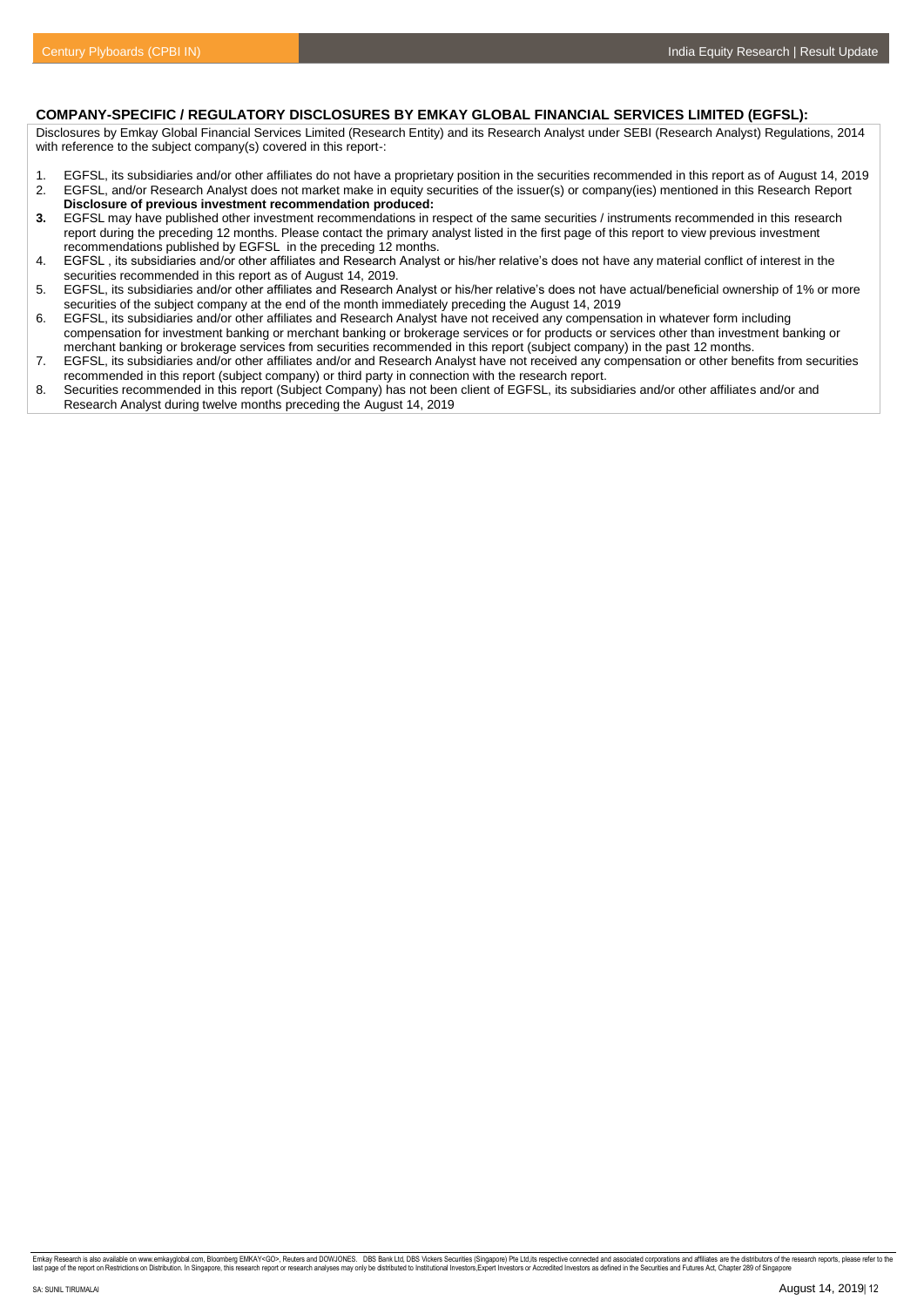## **COMPANY-SPECIFIC / REGULATORY DISCLOSURES BY DBS BANK LTD AS DISTRIBUTOR OF THE RESEARCH REPORT**

1. DBS Bank Ltd., DBS HK, DBS Vickers Securities (Singapore) Pte Ltd ("DBSVS") or their subsidiaries and/or other affiliates do not have a proprietary position in the securities recommended in this report as of 30 Jun 2019.

2. Neither DBS Bank Ltd nor DBS HK market makes in equity securities of the issuer(s) or company(ies) mentioned in this Research Report.

#### **Compensation for investment banking services:**

3. DBSVUSA, does not have its own investment banking or research department, nor has it participated in any public offering of securities as a manager or co-manager or in any other investment banking transaction in the past twelve months. Any US persons wishing to obtain further information, including any clarification on disclosures in this disclaimer, or to effect a transaction in any security discussed in this document should contact DBSVUSA exclusively.

#### **Disclosure of previous investment recommendation produced:**

4. DBS Bank Ltd. DBS Vickers Securities (Singapore) Pte Ltd ("DBSVS"), their subsidiaries and/or other affiliates may have published other investment recommendations in respect of the same securities / instruments recommended in this research report during the preceding 12 months. Please contact the primary analyst listed in the first page of this report to view previous investment recommendations published by DBS Bank Ltd. DBS Vickers Securities (Singapore) Pte Ltd ("DBSVS"), their subsidiaries and/or other affiliates in the preceding 12 months.

#### **RESTRICTIONS ON DISTRIBUTION**

| General                                           | This report is not directed to, or intended for distribution to or use by, any person or entity who is a citizen or resident of or<br>located in any locality, state, country or other jurisdiction where such distribution, publication, availability or use would be<br>contrary to law or regulation.                                                                                                                                                                                                                                                                                                                                                                                                                                                                                                                                                                                                                                                                                                              |
|---------------------------------------------------|-----------------------------------------------------------------------------------------------------------------------------------------------------------------------------------------------------------------------------------------------------------------------------------------------------------------------------------------------------------------------------------------------------------------------------------------------------------------------------------------------------------------------------------------------------------------------------------------------------------------------------------------------------------------------------------------------------------------------------------------------------------------------------------------------------------------------------------------------------------------------------------------------------------------------------------------------------------------------------------------------------------------------|
| Australia                                         | This report is not for distribution into Australia.                                                                                                                                                                                                                                                                                                                                                                                                                                                                                                                                                                                                                                                                                                                                                                                                                                                                                                                                                                   |
| Hong Kong                                         | This report is not for distribution into Hong Kong.                                                                                                                                                                                                                                                                                                                                                                                                                                                                                                                                                                                                                                                                                                                                                                                                                                                                                                                                                                   |
| Indonesia                                         | This report is being distributed in Indonesia by PT DBS Vickers Sekuritas Indonesia.                                                                                                                                                                                                                                                                                                                                                                                                                                                                                                                                                                                                                                                                                                                                                                                                                                                                                                                                  |
| Malaysia                                          | This report is not for distribution into Malaysia.                                                                                                                                                                                                                                                                                                                                                                                                                                                                                                                                                                                                                                                                                                                                                                                                                                                                                                                                                                    |
| Singapore                                         | This report is distributed in Singapore by DBS Bank Ltd (Company Regn. No. 16800306E) or DBSVS (Company Regn. No.<br>1860024G) both of which are Exempt Financial Advisers as defined in the Financial Advisers Act and regulated by the Monetary<br>Authority of Singapore. DBS Bank Ltd and/or DBSVS, may distribute reports produced by its respective foreign entities,<br>affiliates or other foreign research houses pursuant to an agreement under Regulation 32C of the financial Advisers<br>Regulations. Singapore recipients should contact DBS Bank Ltd at 6327 2288 for matters arising from, or in connection with<br>the report.                                                                                                                                                                                                                                                                                                                                                                       |
| Thailand                                          | This report is being distributed in Thailand by DBS Vickers Securities (Thailand) Co Ltd.                                                                                                                                                                                                                                                                                                                                                                                                                                                                                                                                                                                                                                                                                                                                                                                                                                                                                                                             |
| United Kingdom                                    | This report is disseminated in the United Kingdom by DBS Vickers Securities (UK) Ltd, ("DBSVUK"). DBSVUK is authorised<br>and regulated by the Financial Conduct Authority in the United Kingdom.<br>In respect of the United Kingdom, this report is solely intended for the clients of DBSVUK, its respective connected and<br>associated corporations and affiliates only and no part of this document may be (i) copied, photocopied or duplicated in any<br>form or by any means or (ii) redistributed without the prior written consent of DBSVUK. This communication is directed at<br>persons having professional experience in matters relating to investments. Any investment activity following from this<br>communication will only be engaged in with such persons. Persons who do not have professional experience in matters relating<br>to investments should not rely on this communication.                                                                                                         |
| International<br>Dubai<br><b>Financial Centre</b> | This research report is being distributed by DBS Bank Ltd., (DIFC Branch) having its office at units 608-610, 6 <sup>th</sup> Floor, Gate<br>Precinct Building 5, PO Box 506538, Dubai International Financial Centre (DIFC), Dubai, United Arab Emirates. DBS Bank<br>Ltd., (DIFC Branch) is regulated by The Dubai Financial Services Authority. This research report is intended only for<br>professional clients (as defined in the DFSA rulebook) and no other person may act upon it.                                                                                                                                                                                                                                                                                                                                                                                                                                                                                                                           |
| <b>United Arab Emirates</b>                       | This report is provided by DBS Bank Ltd (Company Regn. No. 196800306E) which is an Exempt Financial Adviser as defined<br>in the Financial Advisers Act and regulated by the Monetary Authority of Singapore. This report is for information purposes<br>only and should not be relied upon or acted on by the recipient or considered as a solicitation or inducement to buy or sell any<br>financial product. It does not constitute a personal recommendation or take into account the particular investment objectives,<br>financial situation, or needs of individual clients. You should contact your relationship manager or investment adviser if you<br>need advice on the merits of buying, selling or holding a particular investment. You should note that the information in this<br>report may be out of date and it is not represented or warranted to be accurate, timely or complete. This report or any portion<br>thereof may not be reprinted, sold or redistributed without our written consent. |
| <b>United States</b>                              | DBSVUSA did not participate in its preparation. The research analyst(s) named on this report are not registered as research<br>analysts with FINRA and are not associated persons of DBSVUSA. The research analyst(s) are not subject to FINRA Rule<br>2241 restrictions on analyst compensation, communications with a subject company, public appearances and trading securities<br>held by a research analyst. This report is being distributed in the United States by DBSVUSA, which accepts responsibility for<br>its contents. This report may only be distributed to Major U.S. Institutional Investors (as defined in SEC Rule 15a-6) and to<br>such other institutional investors and qualified persons as DBSVUSA may authorize. Any U.S. person receiving this report<br>who wishes to effect transactions in any securities referred to herein should contact DBSVUSA directly and not its affiliate.                                                                                                    |
| Other jurisdictions                               | In any other jurisdictions, except if otherwise restricted by laws or regulations, this report is intended only for qualified,<br>professional, institutional or sophisticated investors as defined in the laws and regulations of such jurisdictions.                                                                                                                                                                                                                                                                                                                                                                                                                                                                                                                                                                                                                                                                                                                                                                |

#### **Emkay Global Financial Services Ltd.**

**CIN -** L67120MH1995PLC084899

7th Floor, The Ruby, Senapati Bapat Marg, Dadar - West, Mumbai - 400028. India

Tel: +91 22 66121212 Fax: +91 22 66121299 Web: [www.emkayglobal.com](http://www.emkayglobal.com/)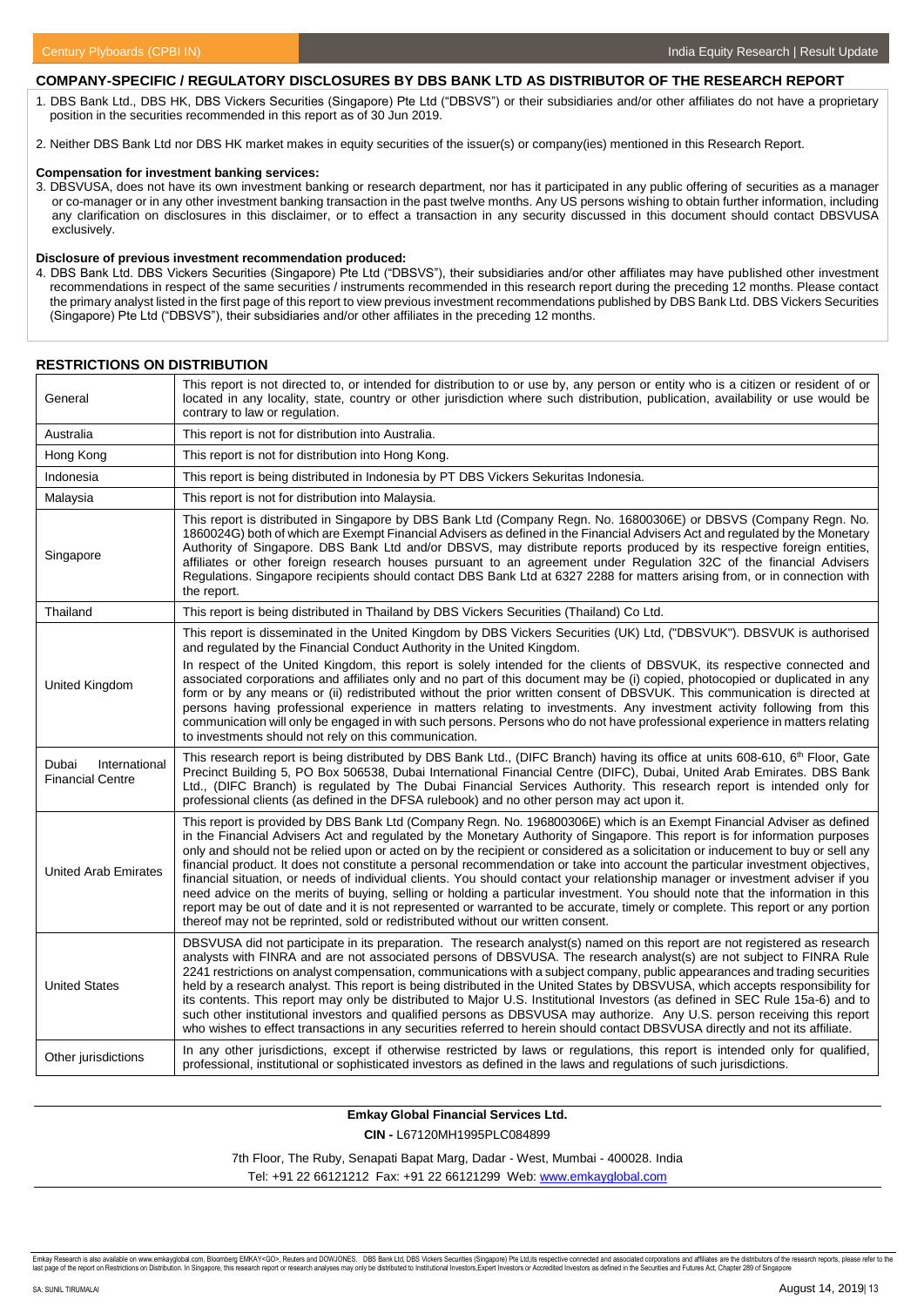#### **SINGAPORE**

**DBS Bank Ltd** Contact: Janice Chua 12 Marina Boulevard, Marina Bay Financial Centre Tower 3 Singapore 018982 Tel. 65-6878 8888 Fax: 65 65353 418 e-mail: equityresearch@dbs.com Company Regn. No. 196800306E

## **THAILAND**

# **DBS Vickers Securities (Thailand) Co Ltd**

Contact: Chanpen Sirithanarattanakul 989 Siam Piwat Tower Building, 9<sup>th</sup>, 14<sup>th</sup>-15<sup>th</sup> Floor Rama 1 Road, Pathumwan, Nagkok Thailand 10330 Tel. 66 2 857 7831 Fax: 66 2 658 1269 e-mail: research@th.dbs.com Company Regn. No 0105539127012 Securities and Exchange Commission, Thailand

# **INDONESIA**

# **PT DBS Vickers Sekuritas (Indonesia)**

Contact: Maynard Priajaya Arif DBS Bank Tower Ciputra World 1, 32/F JI. Prof. Dr. Satrio Kav. 3-5 Jakarta 12940, Indonesia Tel. 62 21 3003 4900 Fax: 62 21 3003 4943 e-mail: indonesiaresearch@dbs.com